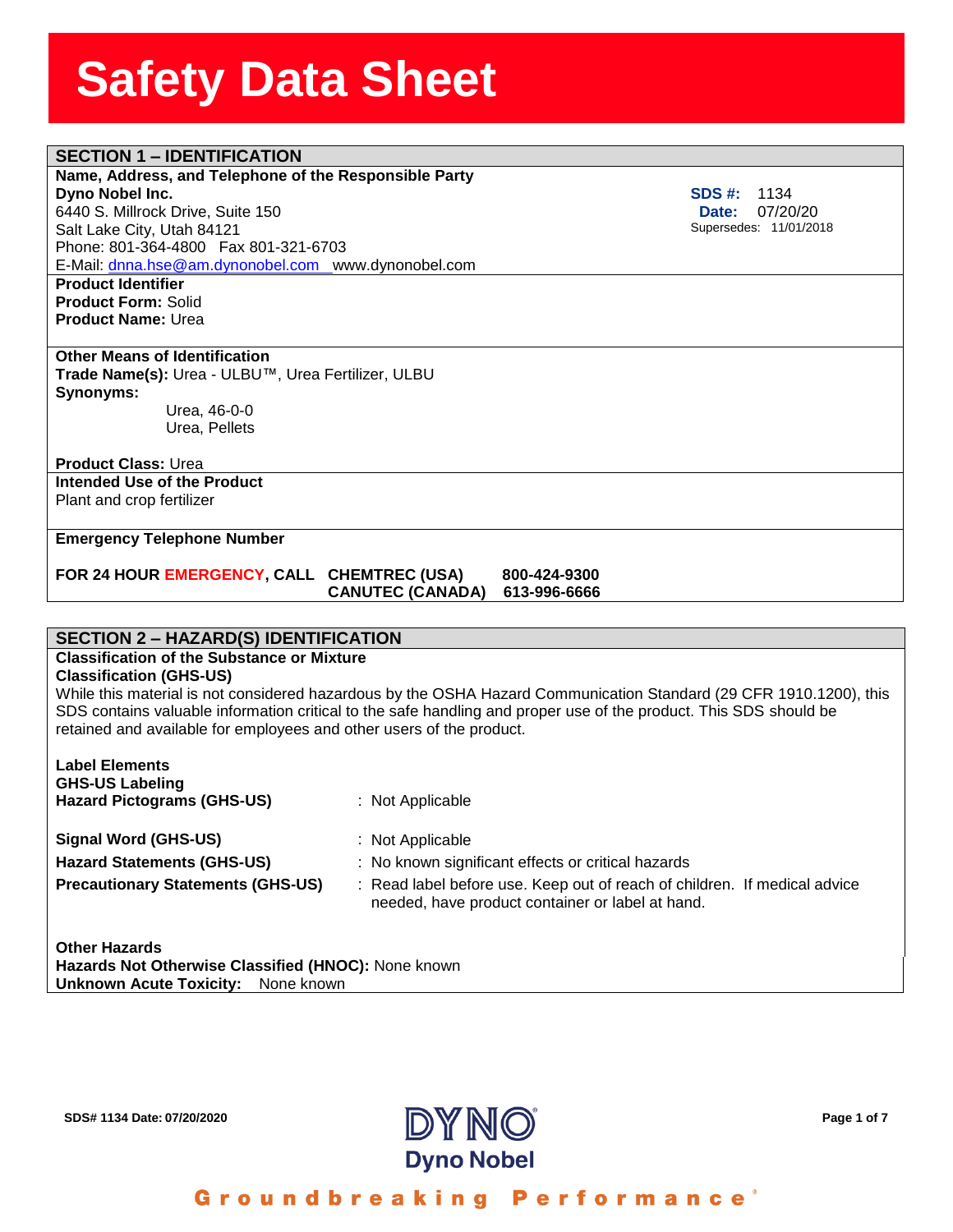## **SECTION 3 - COMPOSITION/INFORMATION ON INGREDIENTS**

#### **Mixture**

| <b>Mixture</b> |                           |             |                                    |
|----------------|---------------------------|-------------|------------------------------------|
| <b>Name</b>    | <b>Product identifier</b> | $%$ (w/w)   | Ingredient Classification (GHS-US) |
| Urea           | (CAS No) 57-13-6          | $99 - 99.9$ | Not Classified                     |
| <b>Biuret</b>  | (CAS No) 108-19-0         | $0 - 0.1$   | Not Classified                     |
|                |                           |             |                                    |

Ingredients, other than those mentioned above, as used in this product are not hazardous as defined under current Department of Labor regulations, or are present in deminimus concentrations (less than 0.1% for carcinogens, less than 1.0% for other hazardous materials).

#### **SECTION 4 - FIRST AID MEASURES**

#### **Description of First Aid Measures**

**Eye Contact:** Immediately flush with large amounts of water, including under the eyelids. If irritation persists, seek medical attention.

**Inhalation:** Remove to fresh air and keep at rest in a position comfortable for breathing. Obtain medical attention if breathing difficulty persists.

**Skin Contact:** Remove contaminated clothing. Rinse immediately with plenty of water. Obtain medical attention if irritation develops or persists. Wash contaminated clothing before reuse.

**Ingestion:** Do not induce vomiting. Get medical attention immediately.

#### **Most Important Symptoms and Effects Both Acute and Delayed**

**General:** May cause skin irritation and eye irritation.

**Inhalation:** May cause respiratory irritation.

**Skin Contact:** May causes skin irritation.

**Eye Contact:** May causes eye irritation.

**Ingestion:** Do not induce vomiting. Get medical attention immediately.

**Chronic Symptoms:** None expected under normal conditions of use.

**Indication of Any Immediate Medical Attention and Special Treatment Needed**

If exposed and feeling unwell, seek medical advice (show the label where possible).

#### **SECTION 5 - FIRE-FIGHTING MEASURES**

#### **Extinguishing Media**

**Suitable Extinguishing Media:** Use extinguishing media appropriate for surrounding fire.

**Unsuitable Extinguishing Media:** Do not use a heavy water stream. Use of heavy stream of water may spread fire. **Special Hazards Arising from the Substance or Mixture**

**Fire Hazard:** Not considered combustible but may decompose at high temperatures.

**Explosion Hazard:** Product is not explosive.

**Reactivity:** Hazardous reactions will not occur under normal conditions.

#### **Advice for Firefighters**

**Precautionary Measures Fire:** Promptly isolate the scene by removing all persons from the vicinity of the incident if there is a fire. Move containers from fire area if this can be done without risk. Use water spray to keep fire-exposed containers cool. Collect contaminated fire-fighting water separately. It must not enter the sewage system. Exercise caution when fighting any chemical fire.

**Firefighting Instructions:** Urea will not burn or support combustion but will decompose into noxious, poisonous gas when exposed to the high temperatures of a fire. Firefighters should wear self-contained breathing apparatus and full protective clothing.

**Protection During Firefighting:** Do not enter fire area without proper protective equipment, including respiratory protection.

**Hazardous Combustion Products**: Ammonia and Nitrogen Oxides (Nitric Oxide and Nitrogen Dioxide).

**SDS# 1134 Date: 07/20/2020 Page 2 of 7**



Groundbreaking **Performance**<sup>®</sup>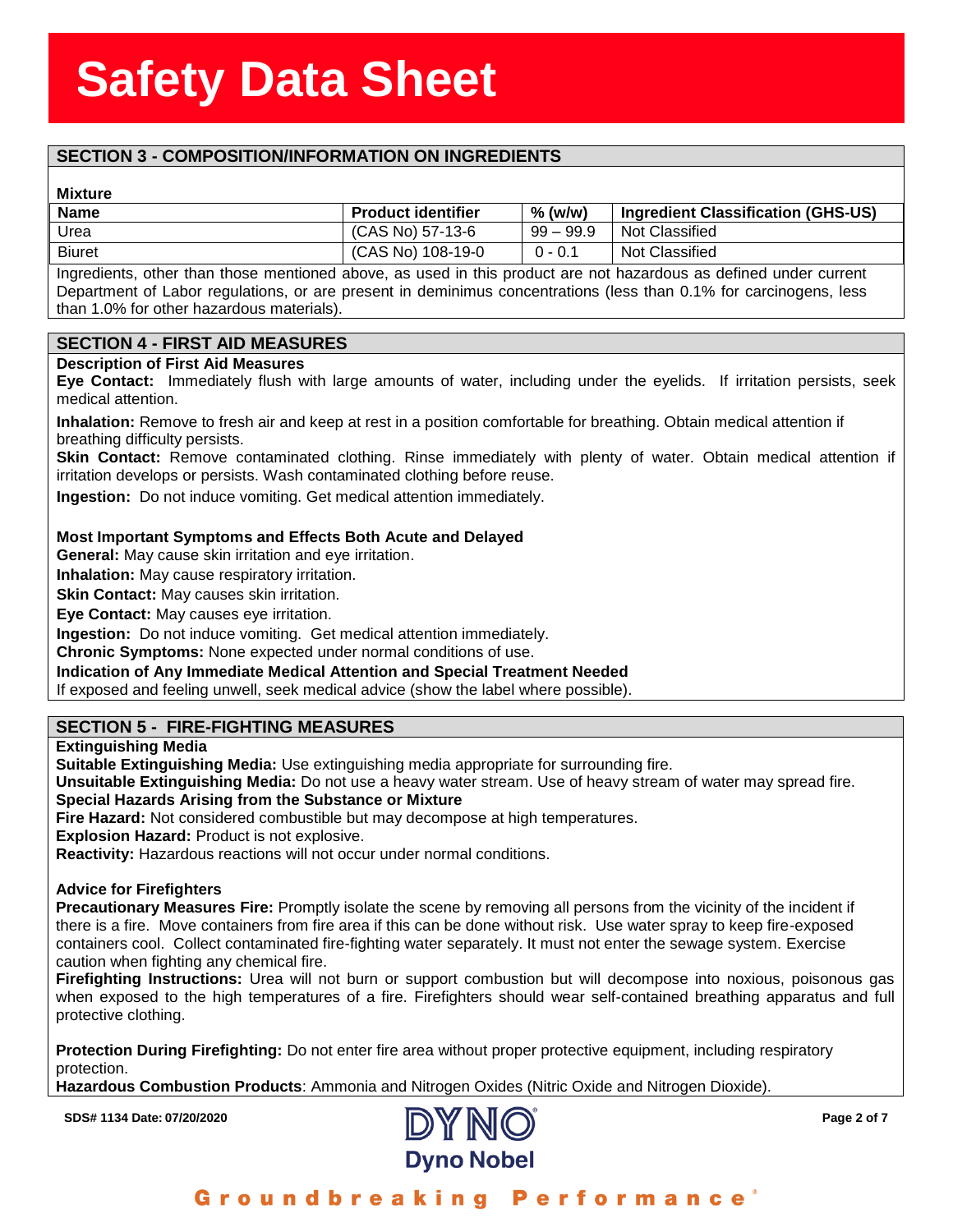**Reference to Other Sections:** Refer to section 9 for flammability properties.

**SECTION 6 - ACCIDENTAL RELEASE MEASURES**<br>Personal Precautions, Protective Equipment and Emerg **Personal Precautions, Protective Equipment and Emergency Procedures General Measures:** Avoid all contact with skin, eyes, or clothing. Avoid breathing dust. **For Non-Emergency Personnel Protective Equipment:** Use appropriate personal protection equipment (PPE). **Emergency Procedures:** Evacuate unnecessary personnel. **For Emergency Personnel** Protective Equipment: Equip cleanup crew with proper protection. **Emergency Procedures:** Ventilate area.

**Environmental Precautions** Prevent entry to sewers and public waters.

**Methods and Material for Containment and Cleaning Up**

**For Containment:** Contain any spills to prevent migration and entry into sewers or streams. **Methods for Cleaning Up:** Clean up spills immediately and dispose of waste safely. Transfer spilled material to a suitable container for disposal. Contact competent as appropriate after a spill.

**Reference to Other Sections**

See heading 8, Exposure Controls and Personal Protection

#### **SECTION 7 - HANDLING AND STORAGE**

#### **Precautions for Safe Handling**

Store in compliance with all Federal, State, and local regulations. Store in a well-ventilated area, away from incompatible materials or sources of heat and ignition. Empty containers may contain residue and can be dangerous if exposed to hot work conditions. Do not pressurize, cut, weld, braze, solder, drill, grind or expose such containers to heat, flames, sparks or other sources of ignition; they may evolve noxious fumes.

**Hygiene Measures:** Handle in accordance with good industrial hygiene and safety procedures. Wash hands and other exposed areas with mild soap and water before eating, drinking or smoking and when leaving work.

#### **Conditions for Safe Storage, Including Any Incompatibilities**

**Technical Measures:** Comply with applicable regulations.

**Storage Conditions:** Store in a dry, cool and well-ventilated place. Keep container closed when not in use. Keep/Store away from direct sunlight, extremely high or low temperatures and incompatible materials.

**Incompatible Materials:** Strong acids. Strong bases. Strong oxidizers. Aldehydes.

#### **SECTION 8 - EXPOSURE CONTROLS/PERSONAL PROTECTION**

#### **Control Parameters**

No Occupational Exposure Limits (OELs) have been established for this product or its chemical components.

#### **Exposure Controls**

**Appropriate Engineering Controls:** Ensure adequate ventilation, especially in confined areas. Emergency eye wash fountains and safety showers should be available but not required.

**Personal Protective Equipment:** Safety glasses, gloves and general work clothing are recommended. Where ventilation is insufficient, wear respiratory protection. Wearing of appropriate protective clothing and gloves is suggested if epidermal sensitivity develops.



**SDS# 1134 Date: 07/20/2020 Page 3 of 7**



Groundbreaking **Performance**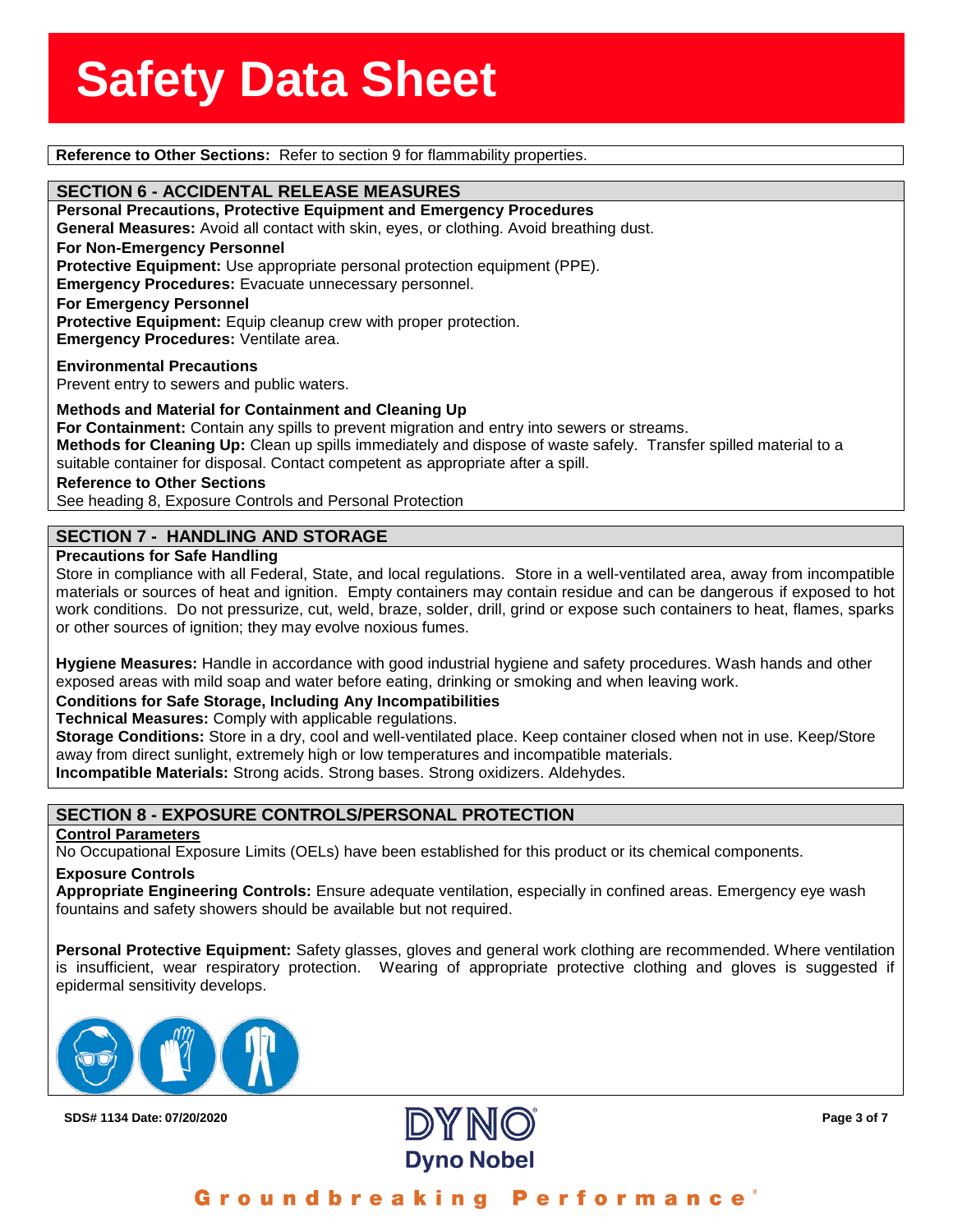**Solution**<br> **Materials for Protective Clothing:** Not specified

**Hand Protection:** Wear appropriate protective gloves.

**Eye Protection:** Chemical goggles or safety glasses.

**nd Protection:** Wear appro<br>**e Protection:** Chemical gog<br>i<mark>n and Body Protection:</mark> W **Skin and Body Protection:** Wear suitable protective clothing to avoid skin contact.

**Respiratory Protection:** Use a NIOSH-approved respirator or self-contained breathing apparatus whenever exposure may exceed established Occupational Exposure Limits.

**Environmental Exposure Controls:** Shovel spilled material into containers for disposal. Do not flush to surface water. Spilled chemical can be used as fertilizer (46-0-0). Follow applicable Federal, State and local reporting requirements. **Consumer Exposure Controls:** Do not eat, drink or smoke during use

| <b>Pollowing Exposure Song Side</b> Bo not oal, animit of onlone admig acc |                                                                     |
|----------------------------------------------------------------------------|---------------------------------------------------------------------|
|                                                                            |                                                                     |
| <b>SECTION 9 - PHYSICAL AND CHEMICAL PROPERTIES</b>                        |                                                                     |
| <b>Information on Basic Physical and Chemical Properties</b>               |                                                                     |
| <b>Physical State</b>                                                      | Solid                                                               |
| Appearance                                                                 | White crystalline                                                   |
| Odor                                                                       | Slight ammonia odor                                                 |
| <b>Odor Threshold</b>                                                      | Not available                                                       |
| pН                                                                         | 7.2 @ 10% solution                                                  |
| <b>Relative Evaporation Rate (butylacetate=1)</b>                          | Not available                                                       |
| <b>Melting Point</b>                                                       | 133 °C (271 °F)                                                     |
| <b>Freezing Point</b>                                                      | Not available                                                       |
| <b>Boiling Point</b>                                                       | Not available                                                       |
| <b>Flash Point</b>                                                         | Not available                                                       |
| <b>Auto-ignition Temperature</b>                                           | Not available                                                       |
| <b>Decomposition Temperature</b>                                           | 135 °C (275 °F)                                                     |
| Flammability (solid, gas)                                                  | Not available                                                       |
| <b>Lower Flammable Limit</b>                                               | Not available                                                       |
| <b>Upper Flammable Limit</b>                                               | Not available                                                       |
| <b>Vapor Pressure</b>                                                      | .08 kPa (.06 mm Hg) [room temperature]                              |
| Relative Vapor Density at 20 °C                                            | Not available                                                       |
| <b>Relative Density</b>                                                    | 1.33                                                                |
| <b>Specific Gravity</b>                                                    | $0.74 - 0.83$ g/cc (46 - 52 lb/ft <sup>3</sup> )                    |
| <b>Solubility</b>                                                          | In water: 112.4 g/100ml @ 20 °C (68 °F)                             |
| Partition coefficient: n-octanol/water                                     | $-1.59$                                                             |
| Viscosity                                                                  | Not available                                                       |
| <b>Explosion Data - Sensitivity to Mechanical</b>                          | Not expected to present an explosion hazard due to mechanical       |
| <b>Impact</b>                                                              | impact.                                                             |
| <b>Explosion Data - Sensitivity to Static</b>                              | Not expected to present an explosion hazard due to static dischara- |
| <b>Discharge</b>                                                           |                                                                     |



discharge.

Groundbreaking **Performance**<sup>®</sup>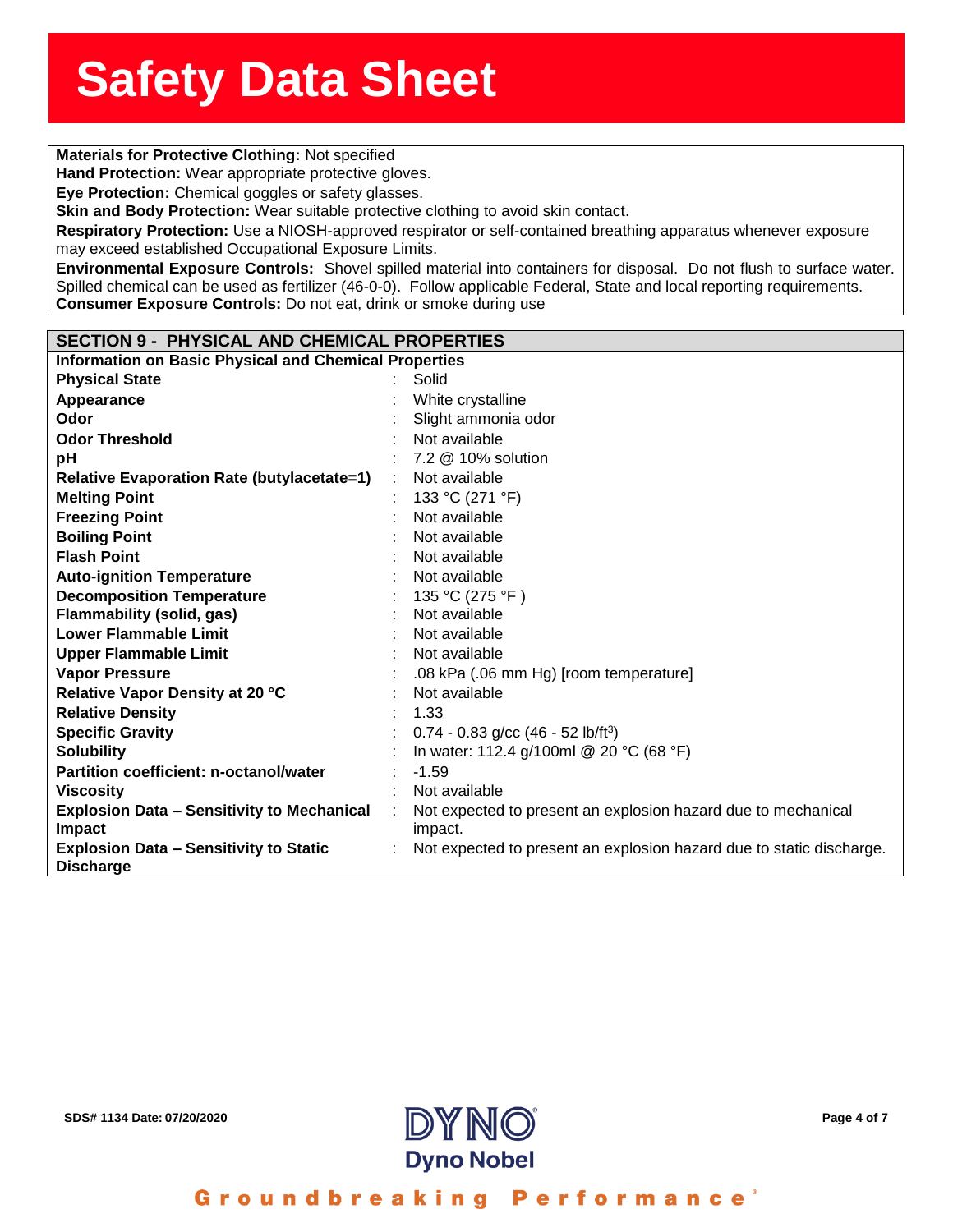## **SECTION 10 - STABILITY AND REACTIVITY**

**Reactivity:** Hazardous reactions will not occur under normal conditions.

**Reactivity:** Hazardous reactions will not occur under normal conditions.<br>**Chemical Stability:** Stable. Decomposes at about 135°C, just above its melting point. Can be made explosive when<br>dissolved in Nitric Aci **Chemical Stability:** Stable. Decomposes at about 135°C, just above its melting point. Can be made explosive when section 7).

**Possibility of Hazardous Reactions:** Hazardous polymerization will not occur.

**Conditions to Avoid:** Avoid exposing containers to heat or flame. Keep separated from incompatible materials. Avoid moisture while in storage as urea will readily absorb moisture. Incompatible materials.

**Incompatible Materials:** Nitric Acid, gallium, perchlorate, strong oxidizing agents, caustics and alkalis.

**Hazardous Decomposition Products:** Ammonia and Nitrogen Oxides (Nitric Oxide and Nitrogen Dioxide).

#### **SECTION 11 - TOXICOLOGICAL INFORMATION**

### **Information on Toxicological Effects - Product Acute Toxicity:** Not classified **LD50 and LC50 Data:** Not available**Skin Corrosion/Irritation: Causes skin irritation. Serious Eye Damage/Irritation:** Causes eye irritation. **Respiratory or Skin Sensitization:** Not classified **Germ Cell Mutagenicity:** Not classified**Teratogenicity:** Not classified**Carcinogenicity:** Not classified **Specific Target Organ Toxicity (Repeated Exposure):** Not classified **Reproductive Toxicity:** Not classified **Specific Target Organ Toxicity (Single Exposure):** Not classified **Aspiration Hazard:** Not classified **Symptoms/Injuries After Inhalation:** Excessive inhalation of the dust may cause sore throat, coughing and irritation of mucous membranes and the respiratory tract. **Symptoms/Injuries After Skin Contact:** Causes skin irritation. **Symptoms/Injuries After Eye Contact:** Dust and micro particles may cause eye irritation. **Symptoms/Injuries After Ingestion:** Abdominal pain, nausea, vomiting and gastrointestinal irritation may result. (Urea is a protein to ruminants, animals with the enzyme Urease in their digestive systems, but is moderately toxic to humans when ingested). **Chronic Symptoms:** None expected under normal conditions of use. **Information on Toxicological Effects - Ingredient(s) LD50 and LC50 Data: Urea (57-13-6)** LD50 Oral Rat 8471 mg/kg

| <b>SECTION 12: ECOLOGICAL INFORMATION</b>   |                                                                         |  |  |
|---------------------------------------------|-------------------------------------------------------------------------|--|--|
| Not classified<br><b>Toxicity</b>           |                                                                         |  |  |
| Urea (57-13-6)                              |                                                                         |  |  |
| LC50 Fish 1                                 | 16200 - 18300 mg/l (Exposure time: 96 h - Species: Poecilia reticulata) |  |  |
| EC50 Daphnia 1                              | 3910 mg/l (Exposure time: 48 h - Species: Daphnia magna [static])       |  |  |
| Persistence and Degradability Not available |                                                                         |  |  |

**SDS# 1134 Date: 07/20/2020 Page 5 of 7**



Groundbreaking Performance'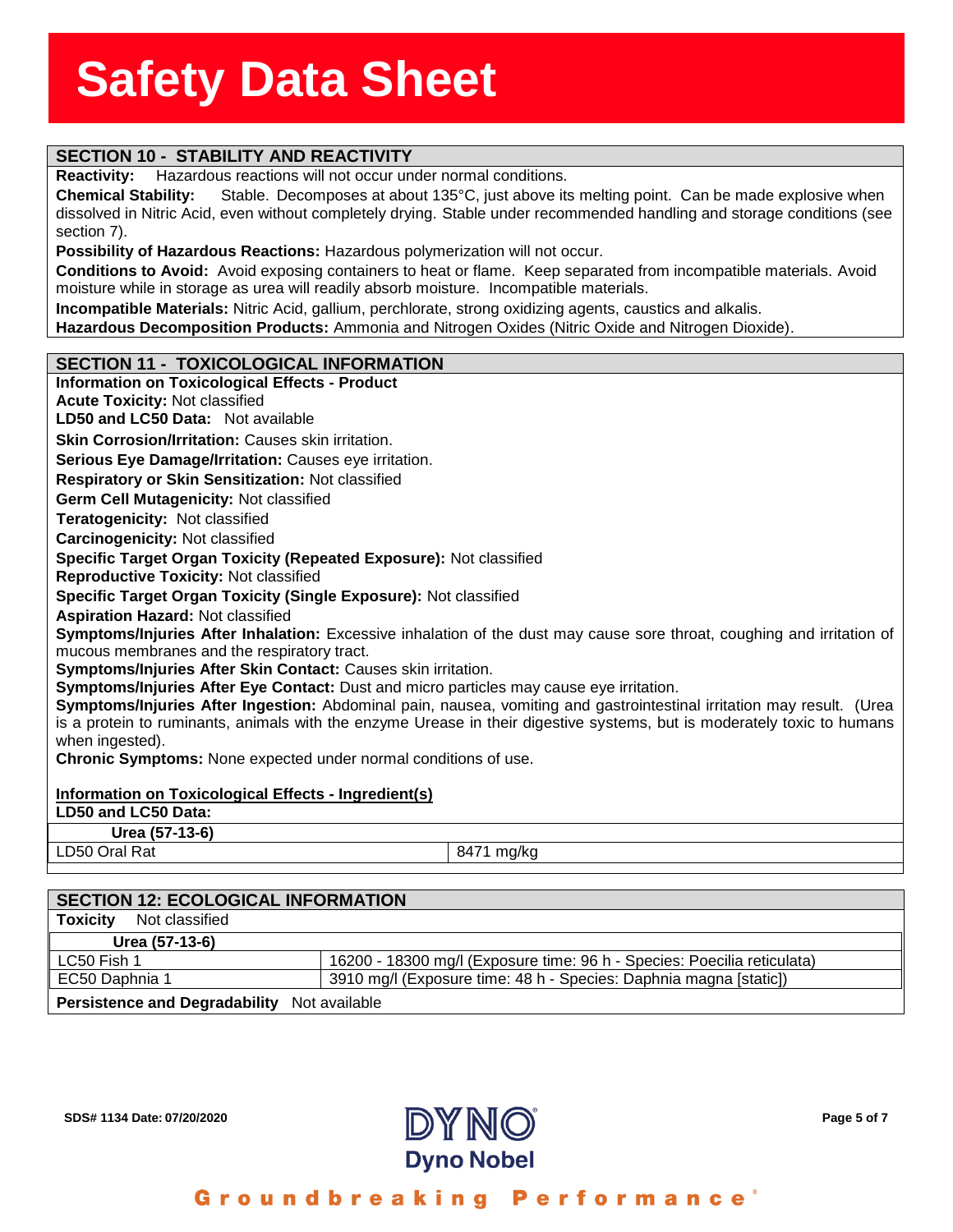## **Solution Stephen Stephen Stephen Stephen Stephen Stephen Stephen Stephen Stephen Stephen Stephen Stephen Stephen<br>Product Stephen Stephen Stephen Stephen Stephen Stephen Stephen Stephen Stephen Stephen Stephen Stephen Step**

**<u>Eest (57-13-6)</u><br>Feedball 1<br>The Pow** 

BCF fish 1  $\vert$  < 10

Log Pow  $\vert$  -1.59 (at 25 °C)

**Mobility in Soil** Not available **Other Adverse Effects**

**Other Information:** None

### **SECTION 13 - DISPOSAL CONSIDERATIONS**

**Waste Disposal Recommendations:** Dispose of waste material in accordance with all local, regional, national, provincial, territorial and international regulations. Transport in closed containers.

**Additional Information:** Spilled chemical can be used as fertilizer.

#### **SECTION 14 - TRANSPORT INFORMATION**

**14.1 In Accordance with DOT** Not regulated for transport. **14.2 In Accordance with IMDG** Not regulated for transport. **14.3 In Accordance with IATA** Not regulated for transport. **14.4 In Accordance with TDG** Not regulated for transport.

#### **SECTION 15 - REGULATORY INFORMATION**

**US Federal Regulations**

**Urea (57-13-6) SARA Section 311/312 Hazard Classes** Immediate (acute) health hazard

#### **Urea (57-13-6)**

Listed on the United States TSCA (Toxic Substances Control Act) inventory

#### **Biuret (108-19-0)**

| Listed on the United States TSCA (Toxic Substances Control Act) inventory |                                                                |  |  |  |
|---------------------------------------------------------------------------|----------------------------------------------------------------|--|--|--|
| <b>EPA TSCA Regulatory Flag</b>                                           | T - T - indicates a substance that is the subject of a Section |  |  |  |
|                                                                           | 4 test rule under TSCA.                                        |  |  |  |

#### **US State Regulations**

- **Urea (57-13-6)**
- U.S. Minnesota Hazardous Substance List
- U.S. Texas Effects Screening Levels Long Term
- U.S. Texas Effects Screening Levels Short Term

#### **Canadian Regulations**

| <b>Canadian Regulations</b> |                                                                               |
|-----------------------------|-------------------------------------------------------------------------------|
| Urea (57-13-6)              |                                                                               |
| <b>WHMIS Classification</b> | Class D Division 2 Subdivision B - Toxic material causing other toxic effects |
|                             |                                                                               |
| Urea (57-13-6)              |                                                                               |
|                             | Listed on the Canadian DSL (Domestic Substances List) inventory.              |
| <b>WHMIS Classification</b> | Class D Division 2 Subdivision B - Toxic material causing other toxic effects |
| Biuret (108-19-0)           |                                                                               |

Listed on the Canadian DSL (Domestic Substances List) inventory. WHMIS Classification **Class D Division 2 Subdivision B - Toxic material causing other toxic effects** 

This product has been classified in accordance with the hazard criteria of the Controlled Products Regulations (CPR) and

**SDS# 1134 Date: 07/20/2020 Page 6 of 7**



Groundbreaking Performance'